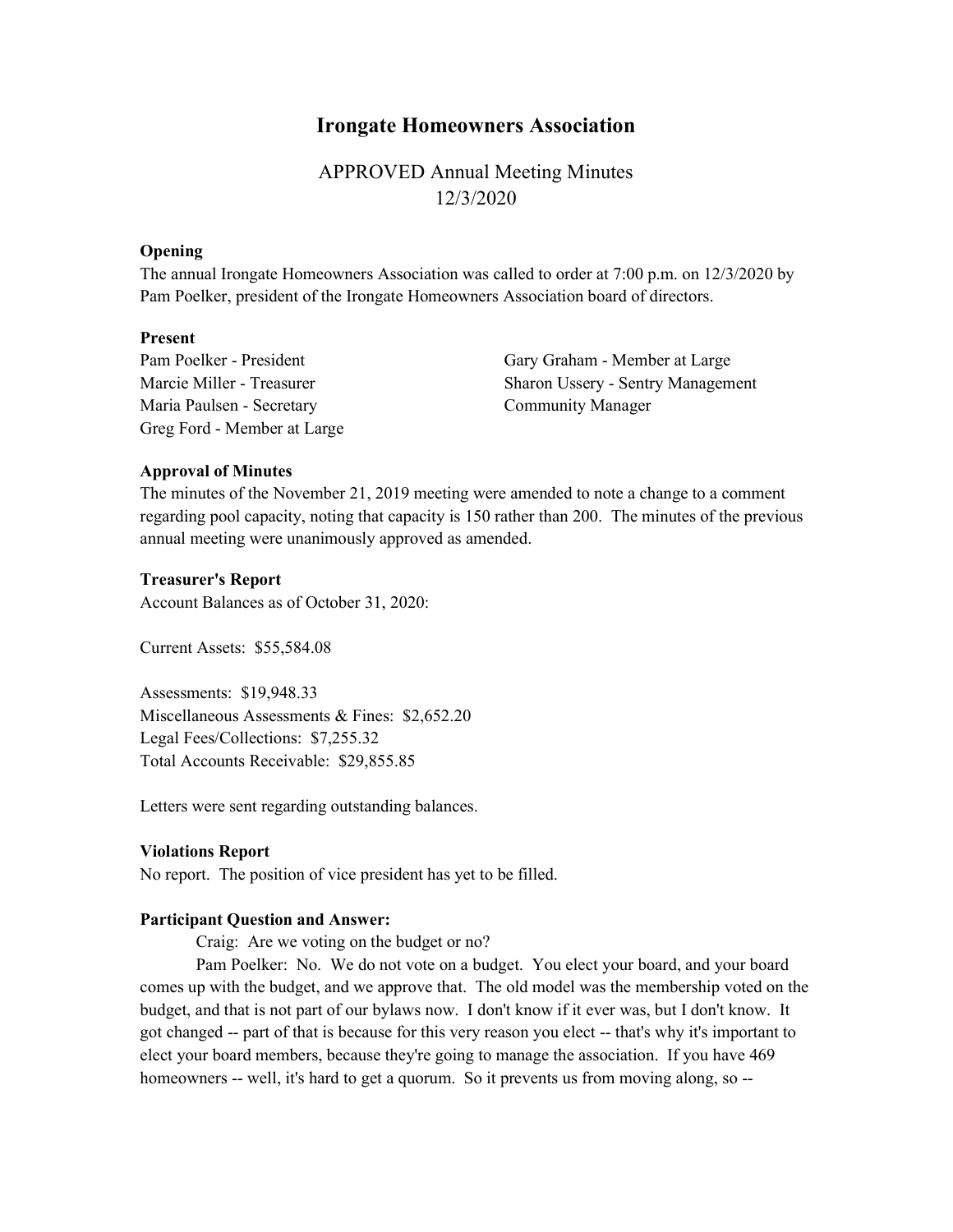Craig: Because I remember -- was it in the bylaws or the covenants before where the board couldn't spend so much without homeowners' approval?

 Pam Poelker: That's still in there, yes. If it's in the budget we can spend it, but like if something came up big that we needed to spend more, then -- but it wasn't in a budget, then --

Greg Ford: So, Craig, when we rewrote the bylaws in 2000 and --

Pam Poelker: '15.

 Greg Ford: -- '15, the lawyer gave us some guidance on wording for that particular section. We used that, and now it is interpreted that it has to be approved somehow, and it doesn't say members versus board members. So the board takes it upon themselves to approve for the simple fact of if we don't get a quorum, like we didn't in '16 for all the way up until March, we have to go and do something. You know, we have to have some avenue to make that approved. So that's how they're going about it now. The only way that can be changed at this point is if someone opens up the idea of open up the bylaws. If you do that, that's a very dangerous position, because there's going to be changes throughout the bylaws, and then it has to be back to the quorum to be approved to go back into place again. So think about that if you want to go that route.

 Participant: Wait a minute. What about raising the dues? Craig: Yeah. Greg Ford: 6 percent. Dues are automatically 6 percent. That was always -- Participant: The board can't raise them more than 6 percent without -- Greg Ford: No more than 6 percent. Pam Poelker: Correct. Greg Ford: Yes, ma'am. Craig: So you guys can decide to do more fencing -- Pam Poelker: Yes. Craig: -- spend another \$30,000 of our money without our approval? Pam Poelker: Correct. Craig: Nice. Okay.

 Greg Ford: The 10 percent that you're mentioning specifically, we wrote a -- put that in there. 10 percent per line item was in there specifically for the overrun of our legal fees that went \$70,000 one year. Okay? That's why we put that in there. The backstop was to have the members to approve that budget. Now that it's not interpreted that way, the 10 percent, the board, we can change that 10 percent at any point. You know, the way it's being interpreted now. So, yes, it might not be what you wanted to hear, but that's the way we're being directed at this point.

Craig: Were the bylaws voted on by the homeowners or --

 Greg Ford: The bylaws did not have to be voted on by the homeowners at that point. If you remember, the bylaws had -- the board can change at any point and enforce the bylaws as they wish.

Pam Poelker: But that's not the case now.

 Greg Ford: So when we rewrote them, that was the whole reason why I rewrote them is to stop that and to allow you as a homeowner to have some say in the way we govern our homeowners association. So now that was a stop to keep the board from coming in, just doing whatever they wanted, give the power back to the homeowners, but now it's kind of biting us, because now we have this little situation of budget, and we kind of -- we've had the discussion on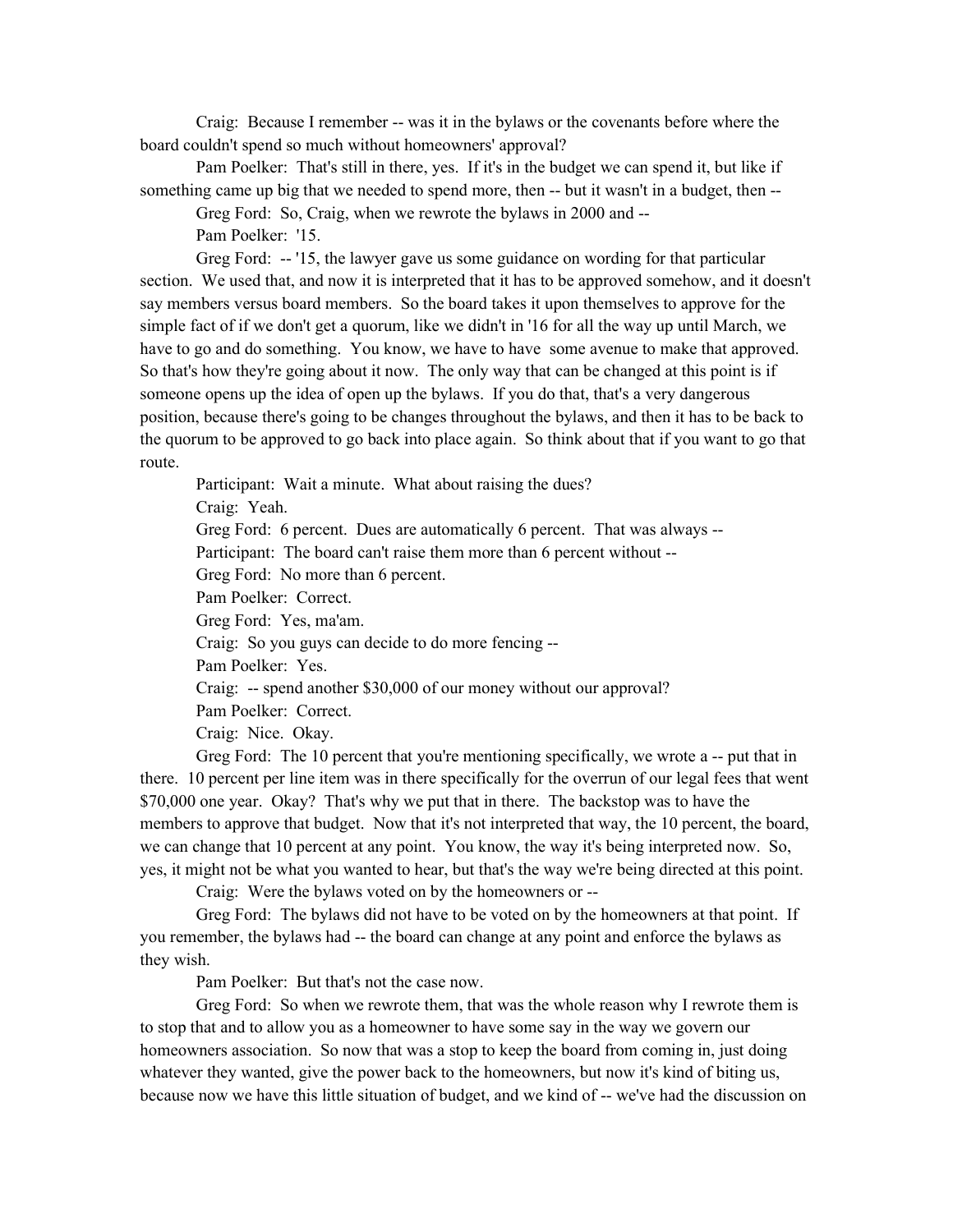the board somewhat, and I know the homeowners -- I'm a homeowner as well -- I don't like that, but I'm also a board member and know what we have to do as a board.

Craig: Do we even get to see the budget or --

Pam Poelker: Yes.

Marcie Miller: Oh, yes.

 Pam Poelker: You will receive the budget in the packets that will come out the first of the year with the bill, and I will tell you that the board has approved -- it's not -- it's like 5.99 percent increase. The dues for 2021 will be \$146.

Craig: What's the need for the increase?

 Pam Poelker: Electric is going up 7.7 percent. We have a need for maintaining the trees in the neighborhood. Our landscape contract is going up. Costs are going up. And we are also working on starting sort of a savings account, which we have now, but we still plan to do the fence, but we did not get to do a reserve study this year because of Covid. We -- what a reserve study is going to do is someone will come in and look at all our property and our land and our facilities and tell us what we need to start saving for. And then -- so we have a line item in our budget that is going to start that savings for the reserves.

# Committee Reports

Pool Report: There were over 90 families that joined the pool this year. There was a delay in opening the pool because of Covid, but it opened as soon as possible without capacity restrictions. The pool closed slightly sooner than preferable, but improvements and repairs were made, including sand filters, valves and pipes.

Crime Report: If you see something, say something. Keep porch lights on all night. The board would like to save up money for streetlights, despite challenges of organizing within two municipalities. In the meantime, keep houselights on as much as possible.

# Old Business

Irongate 2020 Accomplishments:

- $\bullet$  We weathered the COVID-19 crisis with the pool opening we did open the pool at full capacity and had a great season.
- Food Trucks we arranged for food trucks to visit on several occasions. These events were mostly organized by homeowners! We also had the Booze Pop truck about 4 times!
- Trimmed oak trees at the front entrance lifted the canopy considerably
- Took care of several trees in the Recreation Area that were ill and falling down
- Removed sand from playground equipment and installed a heavy layer of wood mulch
- Used the sand to fill some low spots in the recreation area
- Installed bulletin boards to communicate HOA information and for community posting
- Had playground equipment inspected and repaired. Replaced broken swing
- Successfully took over the key card system for the pool from the prior vendor and are now able to control the system ourselves without the middle man and the lag time for making changes
- The Welcome Committee made approximately 20 visits to new residents. Delivered folders with neighborhood and local area information and an Irongate koozie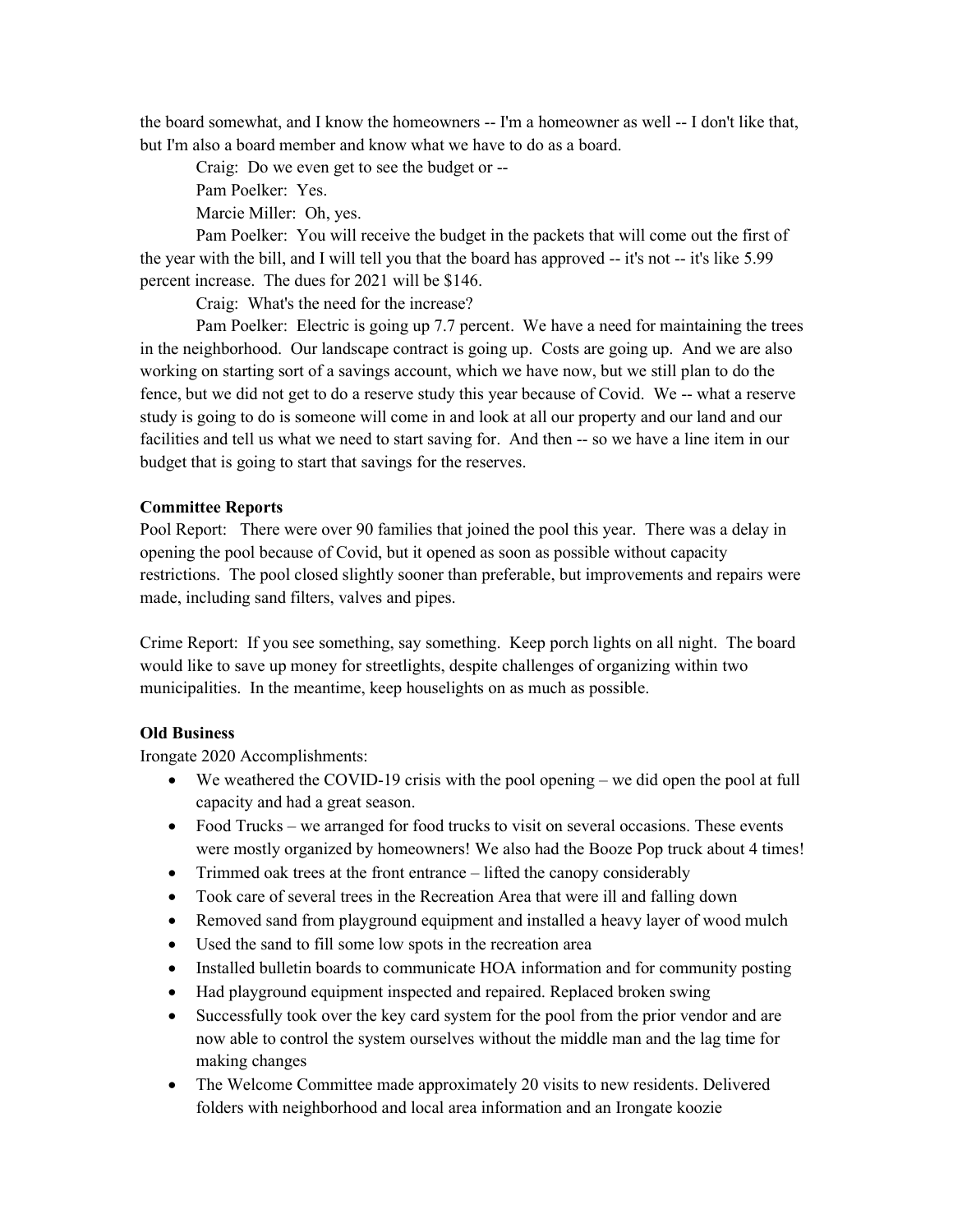- Worked with local law enforcement and City Council to remove a 'tent city' located close to Irongate
- Had new fencing on Trolley Road sealed
- Purchased and posted a 'Congratulations' banner for 2020 graduates (COVID-19)
- Continued to inspect the neighborhood for C&R violations. Didn't happen as often as we would like – VP turnover issues and then a BoD resignation hampered progress
- Volunteers worked with the County on traffic issues. Two new speed signs were installed on Savannah Round this week in our pursuit to slow down speeders
- Replaced pool sand filters and the pump for the big pool
- Regular monthly visits by the Dorchester County Bookmobile
- Active Architectural Review Committee responding to as many as 50 plus requests a year

2021 Goals:

- Replace the remaining old fencing on Trolley Road dependent on new cost estimates, lumber pricing and cash reserves
- Lay new mulch at front entrance and add plantings to the center median area
- Set up a volunteer landscape team to coordinate areas that need work. Resurrect Yard of the Month if the volunteer team deems it worthwhile
- Offer more social events at the pool again Ladies Nights, movie nights, Easter egg hunt, etc.
- Informal Audit of HOA financial records
- Be intentional about regular property inspections
- Initiate a Reserve Fund Study to see what we need to be saving for in the future
- Get more volunteers involved in the operations of the HOA some specific needs: signboard volunteers, landscaping team, violations team

# New Business

Participant: Is the pool going to run like it did last year -- individual membership?

 Pam Poelker: Yes. Yes. We are looking for new pool management. My great pool manager is deserting me. She will be here -- she will be able to assist and advise. She's not going to desert me. But we are looking for new management there.

 I know that in our November meetings -- I'm going to bring this up, and it's not something the board has the energy to do, but some people asked about possibly using the field for a boat/RV storage area. That's something that if we had a committee that wanted to look into that, we would certainly support looking into it. I -- there's a lot more to it than just throwing down some gravel and a chain link fence. I don't have a boat, but I wouldn't put my boat here if it didn't have lights and security and all that kind of stuff. So I think there's probably more than we can do, but it's worth looking into if people want to do that. So --

 Participant: Isn't there a piece of property back in the back that was allocated for that off of Essex --

Participant: There was. But I don't know --

 Participant: There was? Yeah. I've heard that for years and years. It was in between two houses. There's a place back there that was allocated at one point for --